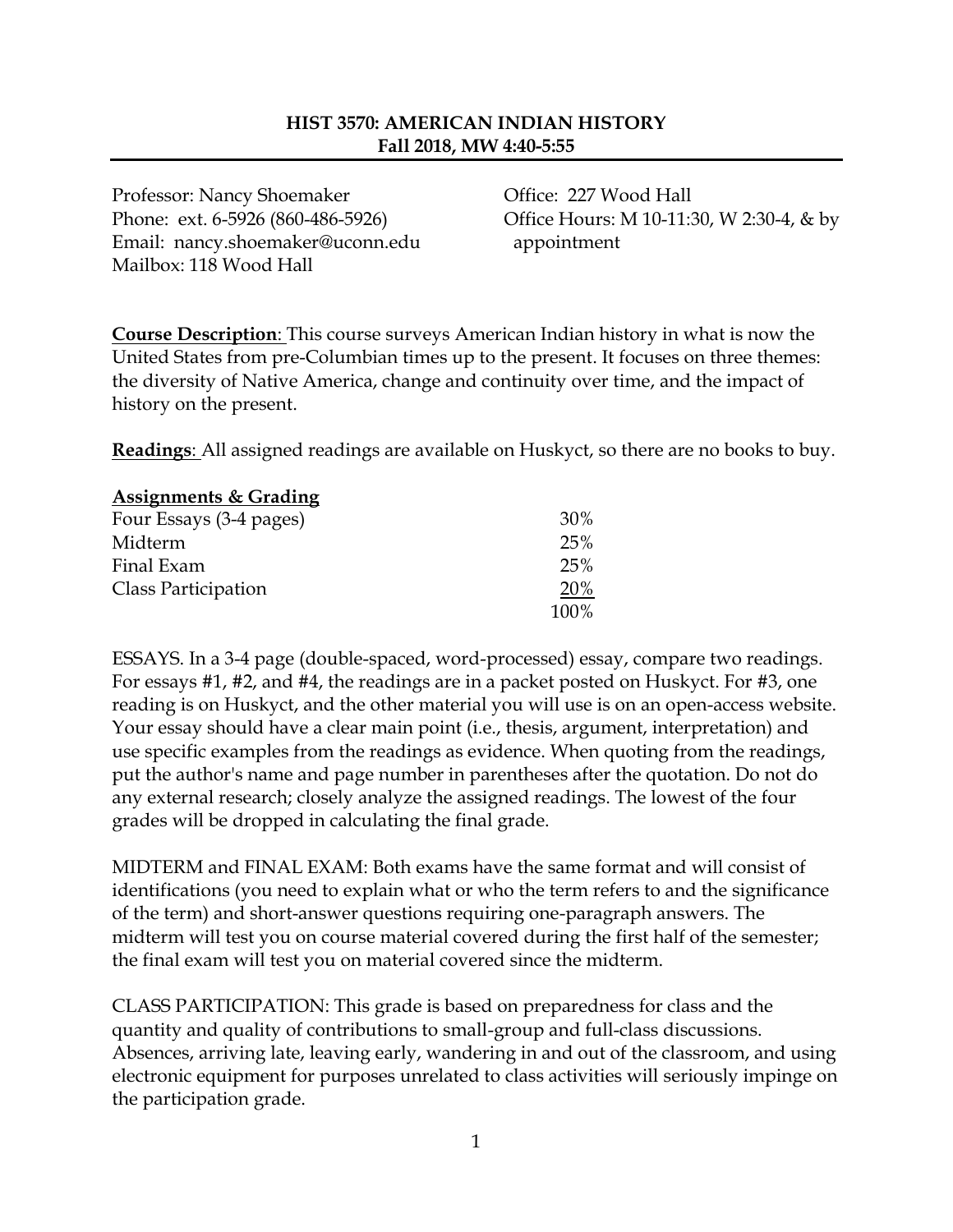## **Policies**

- Please do not use smart/cell phones in class. Computers may be used for notetaking but should not be used for purposes unrelated to class activities.
- Do not submit assignments as email attachments unless with explicit instructor permission. Assignments that are to be graded must be turned in on paper.
- C means satisfactory completion of course requirements. B's are for good work (demonstrating special effort, insight, creativity, thoroughness, clarity, etc.). A's are rewards for outstanding work, above and beyond course expectations.
- To be fair to those students who turn their work in on time, late assignments will be marked down a notch: B to B-, C+ to C, for example); more if the assignment is past due by more than one week.
- All written assignments must be done independently. Academic dishonesty, whether cheating or plagiarism, is a serious offense and will result in automatic failure of the assignment and perhaps further penalty depending on the gravity of the situation. See the section on "Academic Integrity" in *The Student Code*.
- If you prefer that I not share your work with other students (anonymously, as good examples), email me the first week of class.

## **Class Schedule**

Note: You are expected to know of changes to this schedule announced in class or on huskyct. If class is cancelled due to snow or another emergency situation, you have an assignment: watch the film *Bones of Contention*, which can be streamed through the UConn Libraries website. In any case (good or bad weather), a 2-3 page (double-spaced) response to this film may be submitted on or before the last day of class for **extra credit**.

## **WK 1**

| M 8/27        | Introduction: Whose history?                                                                                                                                                                                             |
|---------------|--------------------------------------------------------------------------------------------------------------------------------------------------------------------------------------------------------------------------|
| W 8/29        | Origin Stories                                                                                                                                                                                                           |
| WK 2<br>M 9/3 | NO CLASS: LABOR DAY                                                                                                                                                                                                      |
| W 9/5         | Pre-Columbian America: Moundbuilders and Ancient Pueblo Peoples<br><b>READ</b> : Excerpts from Le Page du Pratz, A History of Louisiana. What<br>insights into moundbuilding culture can be gleaned from this account of |

into moundbuilding culture can be gleaned from this account of the Natchez by a French settler who lived in Louisiana circa 1725?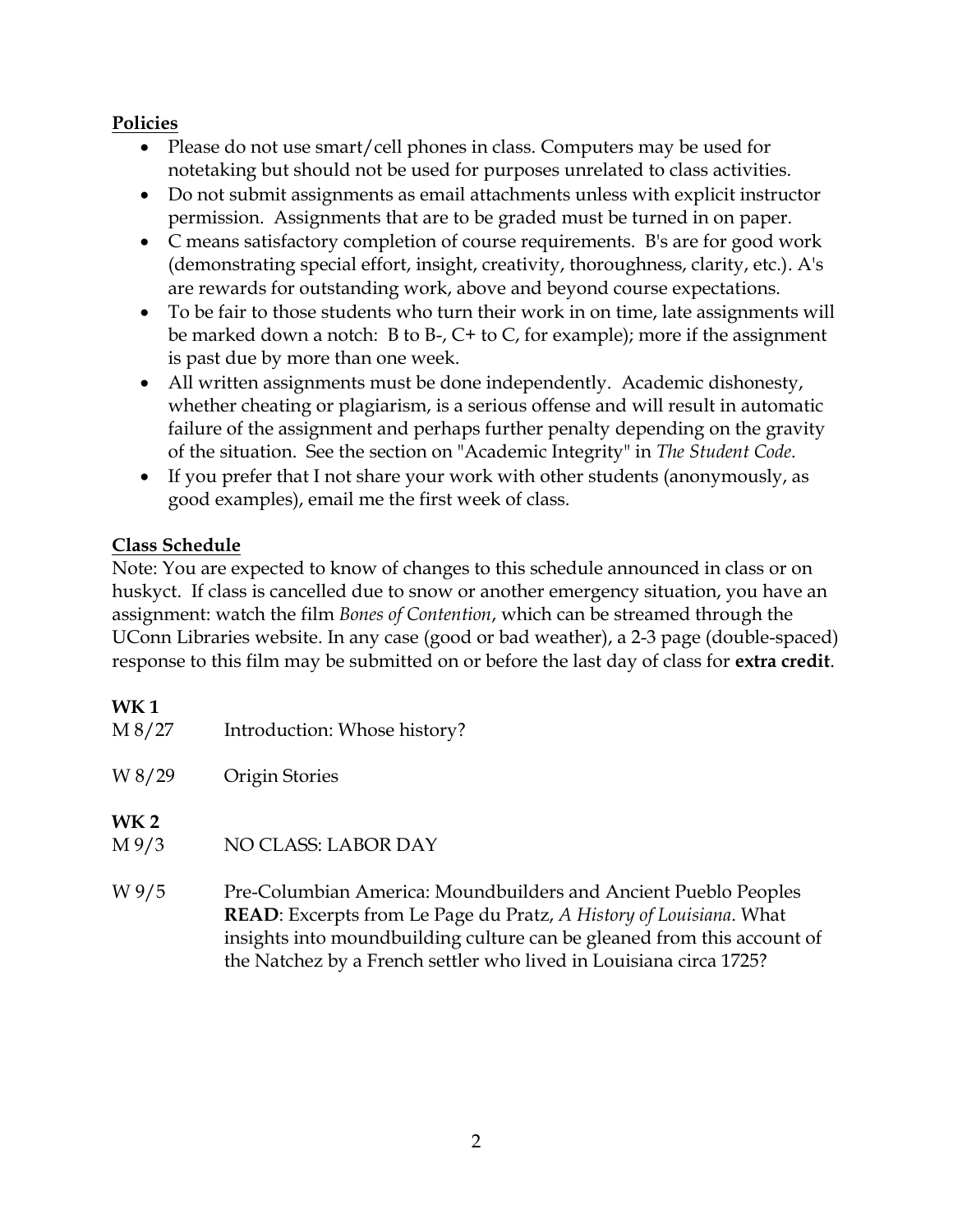| WK <sub>3</sub>                    |                                                                                                                                                                                                                                                                                                                                                                                                                                                                                                                                                                                                                                         |
|------------------------------------|-----------------------------------------------------------------------------------------------------------------------------------------------------------------------------------------------------------------------------------------------------------------------------------------------------------------------------------------------------------------------------------------------------------------------------------------------------------------------------------------------------------------------------------------------------------------------------------------------------------------------------------------|
| $M\frac{9}{10}$                    | Pre-Columbian Northeast: Iroquois (Haudenosaunee) Confederacy and<br>New England Algonquians                                                                                                                                                                                                                                                                                                                                                                                                                                                                                                                                            |
| W 9/12                             | <b>First Encounters</b><br>DUE: ESSAY #1<br>Compare the experiences and perspectives of Pocahontas and Squanto.<br>Were their relationships with English colonists the same, different, or a<br>mix of commonalities and differences? What explains the commonalities<br>and/or differences?                                                                                                                                                                                                                                                                                                                                            |
| WK <sub>4</sub><br>$M\frac{9}{17}$ | Columbian Exchange                                                                                                                                                                                                                                                                                                                                                                                                                                                                                                                                                                                                                      |
| W 9/19                             | Pequot War and King Philip's War<br><b>READ:</b> Excerpts from English colonists' memoirs describing their attack<br>on the Pequot Fort at Mystic. How did John Mason and John Underhill<br>portray this attack? Is it possible to discern Indian perspectives from<br>English writings?                                                                                                                                                                                                                                                                                                                                                |
| WK <sub>5</sub><br>$M\frac{9}{24}$ | Fur and Slave Trades                                                                                                                                                                                                                                                                                                                                                                                                                                                                                                                                                                                                                    |
| W 9/26                             | Land and Treaties<br><b>READ:</b> Excerpts from the Treaty of Lancaster, 1744. How did the Iroquois<br>(Haudenosaunee) speakers at this council represent (1) their views of land,<br>and (2) their relationship with English colonists?                                                                                                                                                                                                                                                                                                                                                                                                |
| <b>WK6</b><br>M 10/1               | Religion                                                                                                                                                                                                                                                                                                                                                                                                                                                                                                                                                                                                                                |
| W 10/3                             | Cherokee "Civilization" and Removal<br>DUE: ESSAY #2<br>Compare Cherokee perspectives on their nation's relations with the<br>United States in two time periods spanning the removal crisis. What were<br>Elias Boudinot's and John Ross's views in the 1820s? And how did their<br>views diverge from each other's in the 1830s, after the U.S. Supreme Court<br>decisions of 1831 and 1832? (Just so you can keep them straight: Boudinot<br>was editor of the Cherokee Phoenix in the 1820s and a member of the so-<br>called Treaty Party in 1835. Ross was principal chief of the Cherokee<br>Nation throughout this time period.) |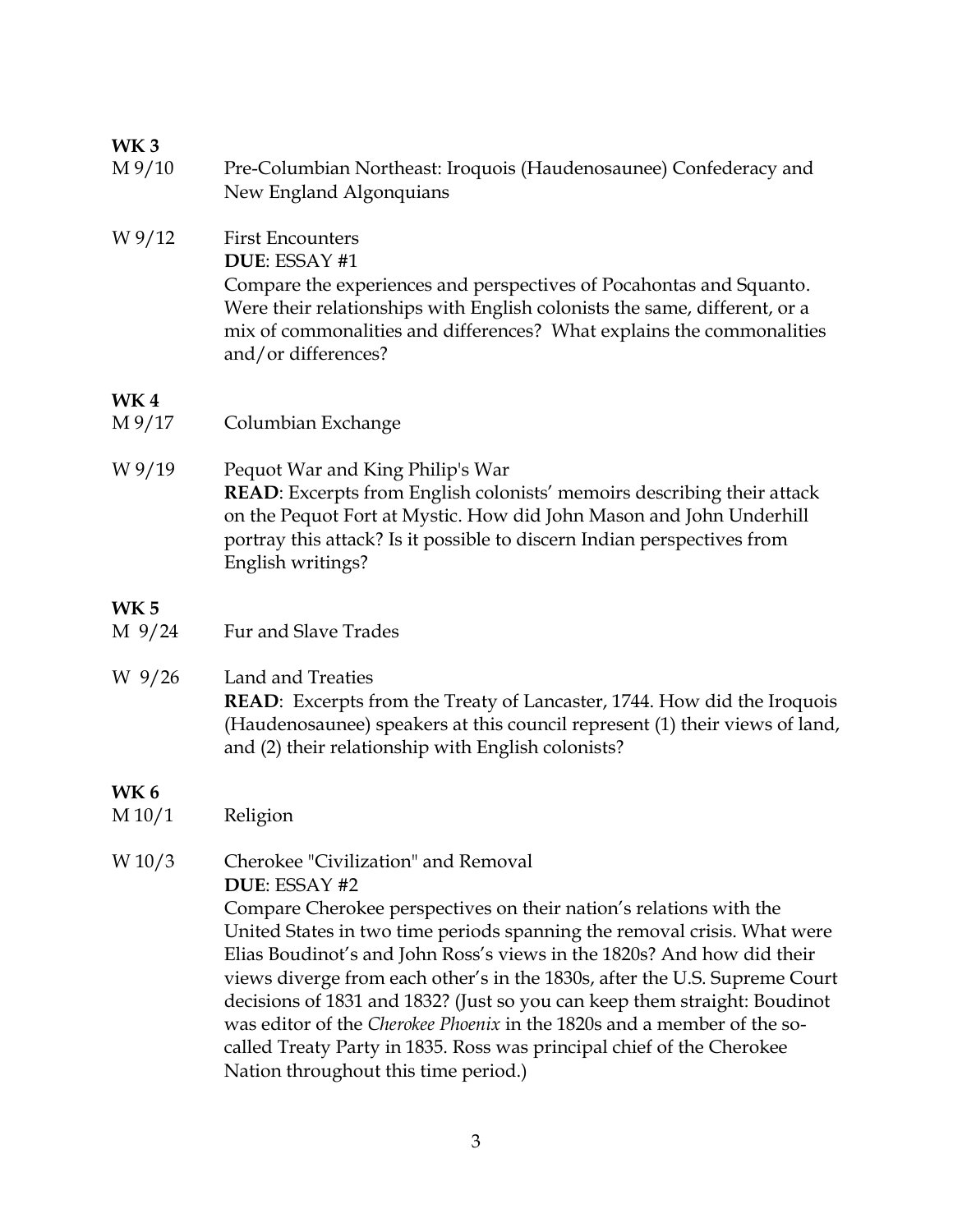### **WK 7**

| M 10/8 | Life on the Plains |
|--------|--------------------|
|--------|--------------------|

### W 10/10 **MIDTERM**

### **WK 8**

- M 10/15 FILM: *Geronimo and the Apache Resistance*
- W 10/17 From Fort Laramie to Wounded Knee **READ**: Treaty of Fort Laramie, 1868

#### **WK 9**

- M 10/22 Assimilation Era: Law & Land Allotment
- W 10/24 Assimilation Era: Boarding Schools

#### **DUE**: ESSAY #3

In *They Called It Prairie Light: The Story of Chilocco Indian School*, K. Tsianina Lomawaima argued that the assimilationist federal boarding schools did not realize their objective because "Indian people made Chilocco their own." Using the Huskyct reading and one or more of the Student Files available at the Carlisle Indian School Digital Resource Center [\(http://carlisleindian.dickinson.edu/\)](http://carlisleindian.dickinson.edu/), what does your research in primary sources lead you to conclude about student perspectives and responses to the boarding school system?

### **WK 10**

- M 10/29 Playing Indian: World Fairs, Wild West Shows, Tourism W 10/31 Salvage Anthropology vs. Society of American Indians **READ**: Excerpt, Charles Eastman, *From the Deep Woods to Civilization* **WK 11**
- M 11/5 From the Indian New Deal to Red Power
- W 11/7 Alcatraz, AIM, & Wounded Knee II

#### **DUE**: ESSAY #4

Compare two accounts of AIM: one by an activist who participated in the Wounded Knee takeover and a later account by scholars based on research. Does the primary source (the activist memoir) support the argument of the scholars, contradict it, or offer an additional perspective?